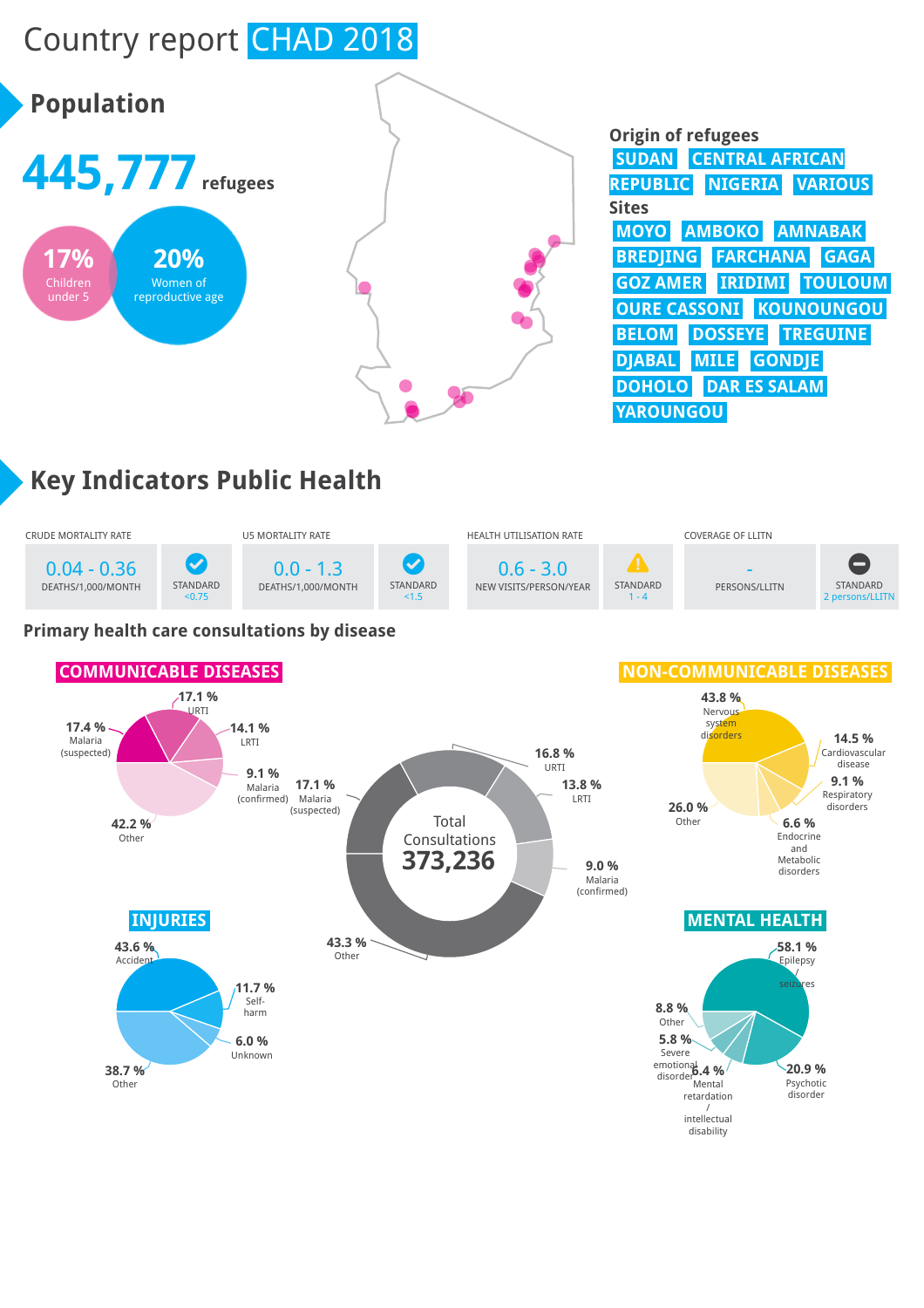# **Key Indicators Public Health**

| <b>PUBLIC HEALTH</b>                                                    | <b>INDICATOR</b> |    |
|-------------------------------------------------------------------------|------------------|----|
| Are all essential medicines internationally procured                    | Yes              |    |
| Does the operation use standard clinical protocols<br>for diabetes?     | No               | X) |
| Is the referral system governed by SOPs?                                | Yes              |    |
| Is integrated management of childhood illness<br>(IMCI) implemented?    | Yes              |    |
| Does the operation use standard clinical protocols<br>for Hypertension? | No               |    |
|                                                                         |                  |    |

| Does the operation have an outbreak response plan?                                                                                                                 | <b>No</b>        |  |
|--------------------------------------------------------------------------------------------------------------------------------------------------------------------|------------------|--|
| Number of Outbreaks reported                                                                                                                                       |                  |  |
| <b>MENTAL HEALTH</b>                                                                                                                                               | <b>INDICATOR</b> |  |
| Are mental health activities implemented as part of the<br>public health programming in 2018?                                                                      | Yes              |  |
| Do refugees have access to health staff trained in<br>MHPSS with mhGAP Intervention Guide or similar<br>tools?                                                     | Yes              |  |
| Are community outreach workers or psychosocial<br>workers available to provide psychosocial support<br>services and follow-up for people with mental<br>disorders? | Yes              |  |
| Has the operation adopted mental health intervention<br>guide?                                                                                                     | Yes              |  |
| Has there been a training for doctors, clinical officers<br>and nurses in MHPSS with mhGAP Intervention Guide?                                                     | <b>No</b>        |  |

### **Key Indicators Reproductive Health and HIV**

| <b>MATERNAL MORTALITY</b>                                                                  | ANTENATAL CARE COVERAGE                                 |                                                         | SKILLED BIRTH ATTENDANCE                                                |                                             | POSTNATAL CARE COVERAGE   |                                                      |
|--------------------------------------------------------------------------------------------|---------------------------------------------------------|---------------------------------------------------------|-------------------------------------------------------------------------|---------------------------------------------|---------------------------|------------------------------------------------------|
| 6                                                                                          | 55% - 98%                                               | $\boldsymbol{\Omega}$<br>STANDARD<br>>95%               | $80\% - 103\%$<br>OF ALL BIRTHS                                         | $\blacktriangle$<br>STANDARD<br>100%        | 48% - 116%                | $\boldsymbol{\Omega}$<br>STANDARD<br>>95%            |
| <b>CONTRACEPTIVE PREVALENCE RATE</b>                                                       | ELIGIBLE RAPE SURVIVORS PROVIDED WITH PEP<br>WITHIN 72H |                                                         | <b>PMTCT COVERAGE</b>                                                   |                                             | CONDOM DISTRIBUTION RATE  |                                                      |
| $\boldsymbol{\Omega}$<br>1% - 415%<br>STANDARD<br>$>30\%$                                  | $0\% - 160\%$                                           | $\boldsymbol{\Omega}$<br><b>STANDARD</b><br>100%        | 87% - 110%                                                              | $\blacktriangle$<br><b>STANDARD</b><br>100% | $0 - 0$<br>/PERSON/MONTHS | $\boldsymbol{\mathbf{X}}$<br><b>STANDARD</b><br>>0.5 |
| <b>REPRODUCTIVE HEALTH</b>                                                                 |                                                         | <b>INDICATOR</b>                                        | <b>HIV</b>                                                              |                                             |                           | <b>INDICATOR</b>                                     |
| Are cervical cancer screening programs available for<br>the host nationals?                |                                                         | $\boldsymbol{\Omega}$<br><b>No</b>                      | Advocacy for legislation protecting the rights of HIV<br>positive PoCs? |                                             |                           | Yes                                                  |
| Are HPV vaccination programs for girls < 16 years old<br>available for the host nationals? |                                                         | $\boldsymbol{\Omega}$<br><b>No</b>                      | Equal access to EMTCT services as host nationals<br>ensured?            |                                             |                           | Yes                                                  |
| Do you have standard STIs case management protocols<br>in place?                           | $\boldsymbol{\sigma}$<br>Yes                            | Are there existing ART services for the host nationals? |                                                                         |                                             | Yes                       |                                                      |
| Did you have an obstetric fistula detection and referral<br>programme?                     | $\boldsymbol{\Omega}$<br><b>No</b>                      | Equal access to ART services as host nationals ensured? |                                                                         |                                             | Yes                       |                                                      |
| Do refugees have equal access to HIV testing &<br>counselling as host nationals?           |                                                         | Ø<br>Yes                                                | Is there mandatory HIV testing for refugees?                            |                                             |                           | <b>No</b>                                            |

#### **Nutrition**